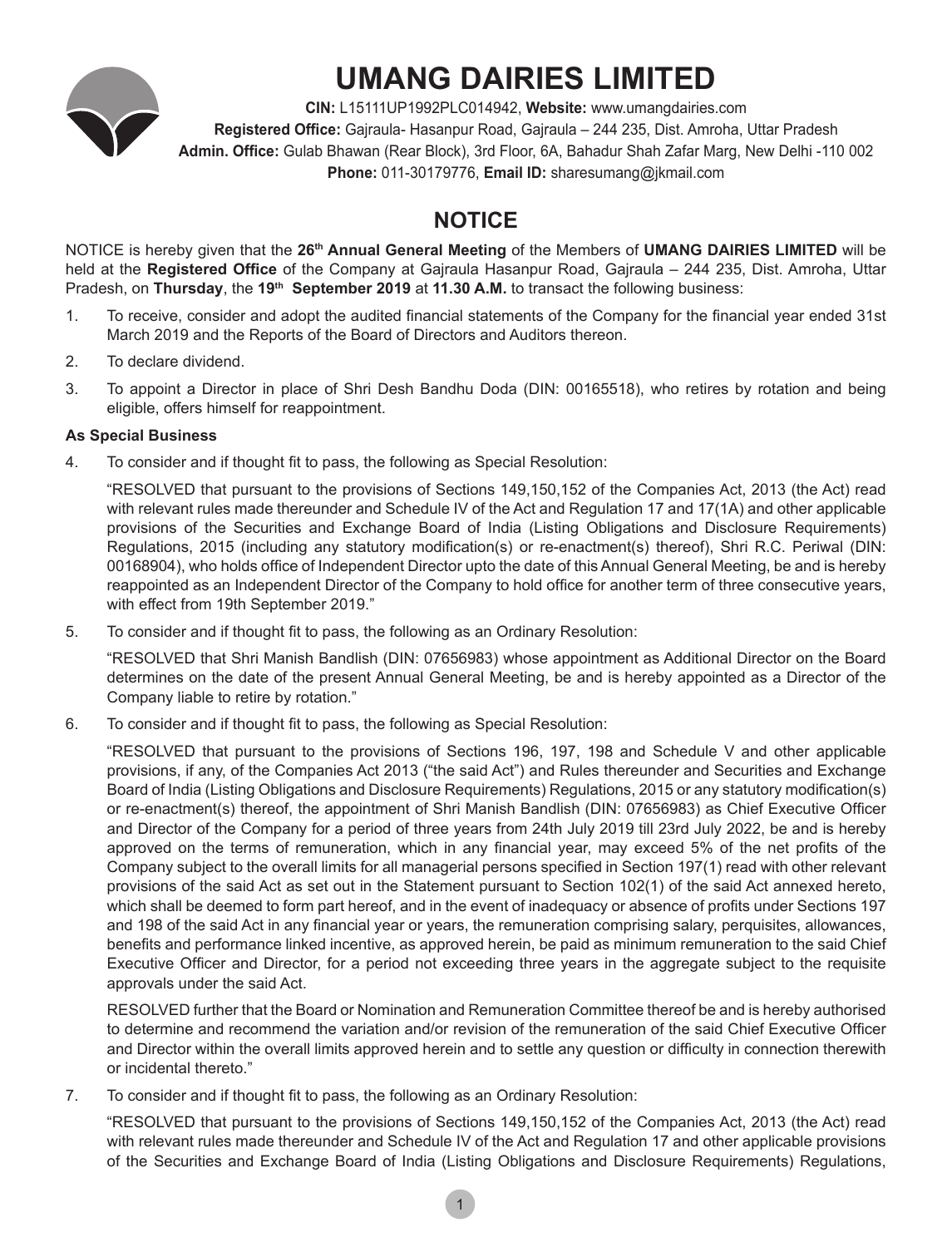2015 (including any statutory modification(s) or re-enactment thereof), Shri Amar Singh Mehta (DIN:00030694) whose appointment on the Board as an Additional Director determines on the date of this Annual General Meeting, be and is hereby appointed as an Independent Director of the Company for a term of 5 (five) consecutive years with effect from 24th July 2019."

8. To consider and if thought fit to pass, the following as Special Resolution:

"RESOLVED that pursuant to Regulation 17(1A) of Securities and Exchange Board of India (Listing Obligations and Disclosure Requirements) Regulations, 2015, as amended, Shri Desh Bandhu Doda (DIN: 00165518), who has been a Director of the Company since 25th July 2004, liable to retire by rotation, do continue to be a Director of the Company in the category of Non-Executive Director."

9. To consider and if thought fit to pass, the following as Special Resolution:

"RESOLVED that pursuant to the provisions of Sections 197, 198 and all other applicable provisions of the Companies Act, 2013 and the Companies (Appointment and Remuneration of Managerial Personnel) Rules, 2014 and SEBI (Listing Obligations & Disclosure Requirements) Regulations, 2015 or any statutory modification(s) or re-enactment(s) thereof, approval of the Company be and is hereby accorded to the payment of remuneration not exceeding in aggregate five percent of the net profits of the Company for each financial year as computed in the manner laid down in Section 198 or any other applicable provisions of the Companies Act, 2013, in addition to the sitting fee for attending the meetings of the Board of Directors or Committees thereof, to the non-executive Directors other than the Managing Director(s) and Whole-time Director(s) of the Company as the Board of Directors may from time to time determine.

 RESOLVED further that the Board of Directors of the Company be and is hereby authorised to do all acts and take all such steps as may be necessary, proper or expedient to give effect to this resolution."

10. To consider and if thought fit to pass, the following as Special Resolution:

"RESOLVED that pursuant to the provisions of Regulation 17 of SEBI (Listing Obligations and Disclosure Requirements) Regulations, 2015 and other applicable provisions, if any, in this regard (including any statutory modification(s) or re-enactment(s) thereof, for the time being in force), approval of the Members of the Company be and is hereby granted, for payment of annual remuneration to Smt. Sharda Devi Singhania (Non Executive Director) of the Company for the Financial Year ended 31st March 2019, which exceeds fifty percent of the total remuneration payable to all non-executive directors of the Company."

11. To consider and if thought fit to pass, the following as an Ordinary Resolution:

"RESOLVED that pursuant to the provisions of Section 148 of the Companies Act, 2013 read with the Companies (Audit and Auditors) Rules, 2014, remuneration of M/s Sanjay Kumar Garg & Associates, the Cost Auditors, appointed by the Board of Directors of the Company, to conduct audit of the cost records of the Company for the financial year 2019-20 commencing 1st April 2019, of Rs. 42,000/-, excluding G.S.T. as applicable and reimbursement of travelling and other out-of-pocket expenses actually incurred by the said Auditors in connection with the cost audit, be and is hereby ratified.

RESOLVED further that the Board of Directors of the Company be and is hereby authorised to do all acts, deeds and things as may be deemed necessary or expedient in connection therewith and incidental thereto."

Gajraula Hasanpur Road Gajraula - 244235 Pankaj Kamra Dist. Amroha, (Uttar Pradesh) Company Secretary

**REGISTERED OFFICE By Order of the Board** 

Date: 24<sup>th</sup> July 2019

2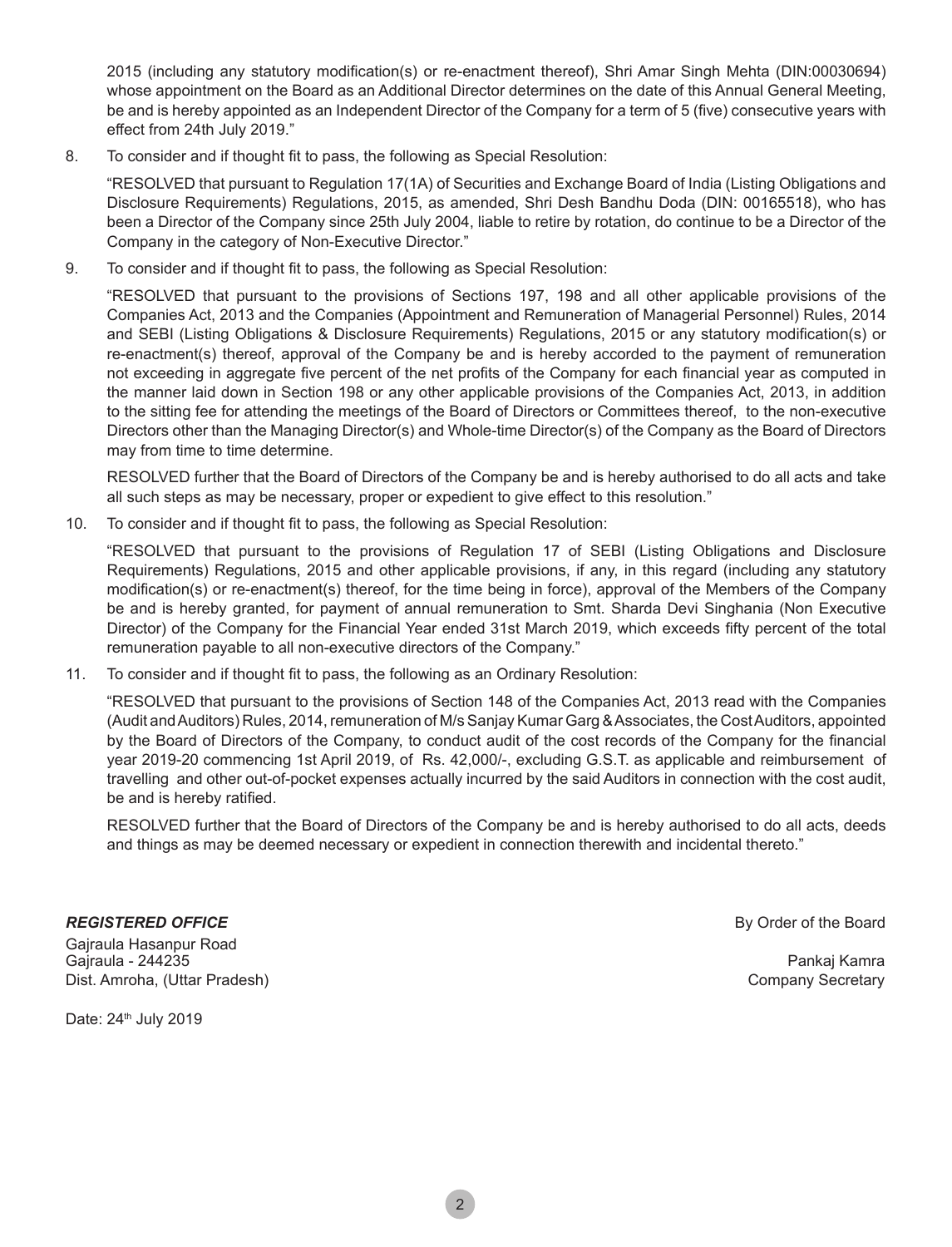#### **NOTES**:

1. A MEMBER ENTITLED TO ATTEND AND VOTE AT THE MEETING IS ENTITLED TO APPOINT A PROXY TO ATTEND AND ON A POLL TO VOTE INSTEAD OF HIMSELF. SUCH PROXY NEED NOT BE A MEMBER OF THE COMPANY. PROXIES IN ORDER TO BE EFFECTIVE MUST BE RECEIVED AT THE REGISTERED OFFICE OF THE COMPANY NOT LESS THAN 48 HOURS BEFORE THE MEETING.

 A PERSON CAN ACT AS PROXY ON BEHALF OF MEMBERS NOT EXCEEDING FIFTY (50) AND HOLDING IN THE AGGREGATE NOT MORE THAN TEN PERCENT OF THE TOTAL SHARE CAPITAL OF THE COMPANY. A MEMBER HOLDING MORE THAN TEN PERCENT OF THE TOTAL SHARE CAPITAL OF THE COMPANY MAY APPOINT A SINGLE PERSON AS PROXY AND SUCH PERSON SHALL NOT ACT AS A PROXY FOR ANY OTHER PERSON OR SHAREHOLDER.

- 2. Statement pursuant to Section 102 of the Companies Act 2013 (Act), setting out the material facts concerning Item Nos. 4 to 11 of the Notice, is annexed hereto.
- 3. Corporate Members intending to send their authorised representatives to attend the Annual General Meeting (AGM) are requested to send a duly certified copy of their Board Resolution authorising their representatives to attend and vote at the AGM.
- 4. Relevant documents referred to in the accompanying Notice and the Statement pursuant to Section 102 of the Act, shall be available for inspection by the members at the Registered Office/Administrative Office of the Company on any working day between 2:00 P.M. to 4:00 P.M. upto and including the date of the AGM and also at the venue of the meeting.
- 5. The Register of Members and the Share Transfer Books of the Company will remain closed from 13th September 2019 to 19th September 2019 (both days inclusive).
- 6. The Dividend for the financial year ended 31st March 2019 of Rs. 0.50/- per Equity Share (10%) on 2,20,03,200 fully paid equity shares of Rs. 5/- each, as recommended by the Board of Directors, if declared at the AGM, will be paid within three weeks of the date of the AGM to those members whose names shall be borne on the Register of Members of the Company on 19th September 2019 or to their mandatees. In respect of shares held by the Members in dematerialised form, the dividend will be paid on the basis of details of beneficial ownership to be received from the Depositories for this purpose.
- 7. In furtherance of the Go Green Initiative of the Government, electronic copy of the Annual Report for 2018-19, the Notice of the 26th AGM of the Company along with Admission Slip and Proxy Form are being sent to all the members whose email addresses are registered with the Company/Depository Participants. Physical copy of the aforesaid documents may be sent on request by any such Member.
- 8. Physical copy of the Annual Report for 2018-19, the Notice of the 26th AGM of the Company along with Admission Slip and Proxy Form are being sent to those members who have not registered their e-mail addresses with the Company/Depository Participants. The Annual Report for 2018-19 and the Notice of the 26th AGM along with Admission Slip and Proxy Form will also be available on the Company's website www.umangdairies.com.
- 9. Members who have not registered their e-mail addresses so far are requested to register their e-mail addresses for receiving all communications including Annual Report, Notices, Circulars, etc. from the Company electronically.
- 10. Appointment/Reappointment of Directors:

Brief resume of the Directors proposed to be appointed/reappointed (item No. 3 to 7 of the Notice) is given hereunder:

Shri D.B. Doda, aged 74 years is a graduate in Science (Dairy Technology) and has varied experience of 50 years as a senior Management Executive in different Industrial units. He joined the Board of the Company on 25th July 2004.

 His other Directorships are - (A) Listed Company - Nil (B) Unlisted Companies - Nil. Chairmanship/Membership of Shri D.B. Doda in the Committees of Directors in other Companies in terms of Regulation 26 of the SEBI (Listing Obligations and Disclosure Requirements) Regulations, 2015 - NIL

 Shri Doda attended four board meetings of the Company held during the financial year ended 31st March 2019. Shri Doda holds 50 Equity Shares of the Company and does not hold any Equity Shares of the Company on beneficial basis for any other person. Shri Doda is not related to any other Director and Key Managerial Personnel of the Company. For details of remuneration drawn during FY 2018-19, please refer to Form MGT 9 printed in the Annual Report of the Company. As Non Executive Director of the Company,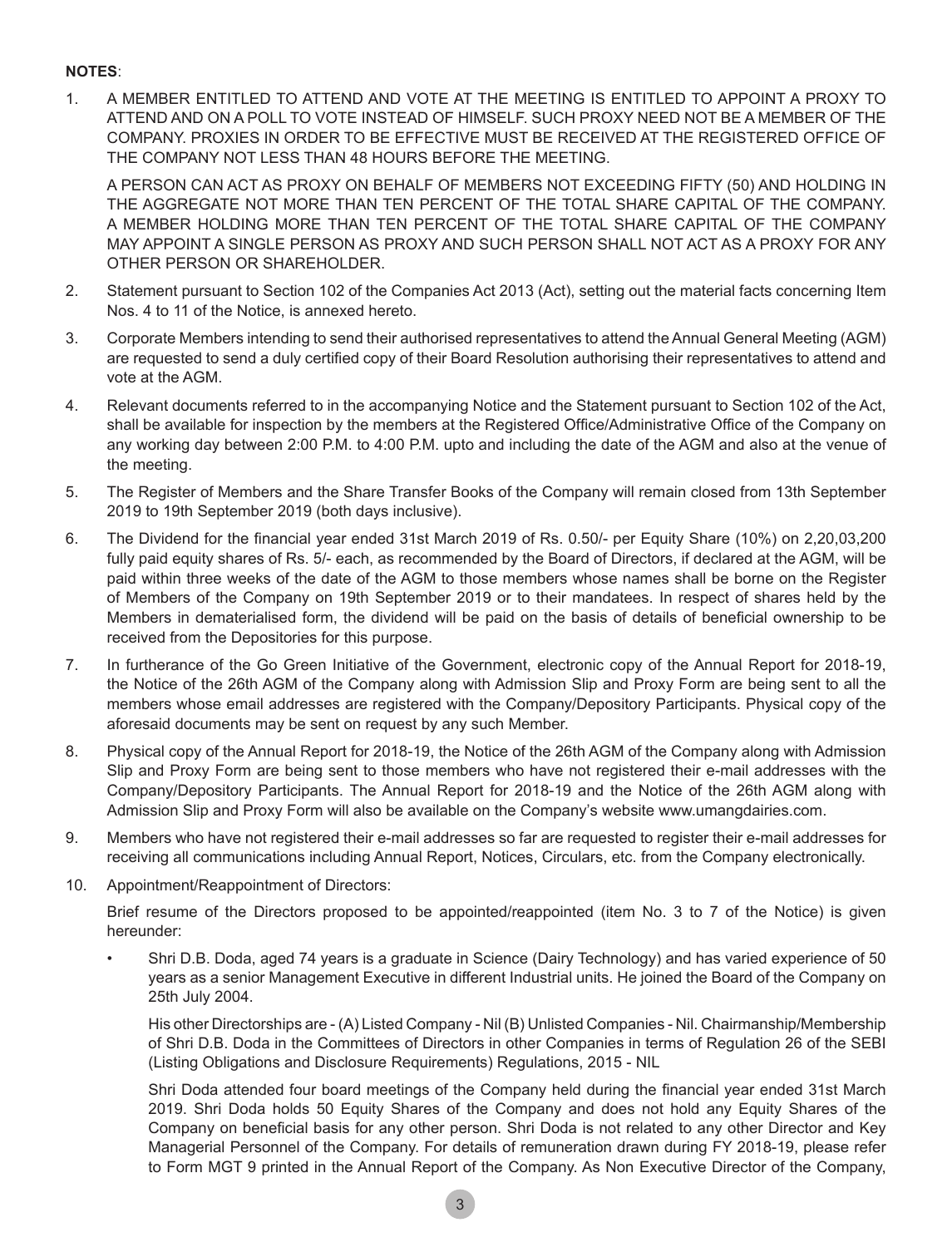he is entitled to fee for participating in the meetings of the Board or Committees thereof, reimbursement of expenses for participating in the said meetings and profit related commission, within the limits stipulated under the Companies Act, 2013. His Director Identification No. is 00165518.

Shri R. C. Periwal, aged 86 years is Post Graduate in Commerce and has multi-company experience of over 53 years in administration with specialization in consumer marketing. He joined the Board of the Company on 19th October 2000.

 His other Directorships are - (A) Listed Company - Nil (B) Unlisted Companies – Dwarkesh Energy Limited. Chairmanship/Membership of Shri R.C. Periwal in the Committees of Directors in other Companies in terms of Regulation 26 of the SEBI (Listing Obligations and Disclosure Requirements) Regulations, 2015 – Member of Audit Committee of Dwarkesh Energy Limited.

 Shri Periwal attended four board meetings of the Company held during the financial year ended 31st March 2019. Shri R.C. Periwal does not hold, either by himself or on beneficial basis for any other person, any Equity Shares of the Company. Shri Periwal is not related to any other Director and Key Managerial Personnel of the Company. The terms and conditions of his reappointment are as per the Resolution at Item No. 4 of the Notice of this Meeting read with statement under Section 102 of the Companies Act, 2013. For details of remuneration drawn during FY 2018-19, please refer to Form MGT 9 printed in the Annual Report of the Company. As Independent Director of the Company, he is entitled to fee for participating in the meetings of the Board or Committees thereof, reimbursement of expenses for participating in the said meetings and profit related commission, within the limits stipulated under the Companies Act, 2013. His Director Identification No. is 00168904.

Shri Manish Bandlish, aged 49 years holds a degree in B. Tech. from Jamia Millia Islamia and is a Post Graduate from Indian Institute of Management, Lucknow and has 26 years of rich experience in companies like Maruti Suzuki, Marico Limited, Subhiksha including working in Metro Cash and Carry for 10 years as Director - Operations, Development & Expansion where he played strategic role to define the expansion strategy and format strategy for Metro India. He is currently Chief Executive Officer of Umang Dairies Limited since 11th June 2018. He joined the Board of the Company on 24th July 2019.

 His other Directorships are - (A) Listed Company – Nil (B) Unlisted Companies - Nil. Chairmanship/Membership of Shri Manish Bandlish in the Committees of Directors in other Companies in terms of Regulation 26 of the SEBI (Listing Obligations and Disclosure Requirements) Regulations, 2015 - NIL

 Shri Bandlish could not attend any board meeting during the financial year ended 31st March 2019 as a Director of the Company, as he was appointed as Director on 24th July 2019. Shri Bandlish does not hold, either by himself or on beneficial basis for any other person, any Equity Shares of the Company. Shri Bandlish is not related to any other Director and Key Managerial Personnel of the Company. The terms and conditions of his appointment are as per the Resolutions at Item No. 5 & 6 of the Notice of this Meeting read with statement under Section 102 of the Companies Act, 2013. As Executive Director of the Company, he is entitled to remuneration including performance linked incentive, within the limits stipulated under the Companies Act, 2013. His Director Identification No. is 07656983.

Shri Amar Singh Mehta, aged 59 years is a Fellow Member of Institute of Chartered Accountants of India. He has a vast experience of over 35 years including 30 years in the Paper and Tyre business.

 Shri Mehta has sound knowledge in the field of Finance & Accounts and a rich experience in several key activities including mergers and acquisitions, board matters and corporate governance including marketing. Shri Mehta is currently the President & Director of JK Paper Limited and is also on the Board of several other companies, trusts and research bodies. He was also a Convenor of the Marketing Committee of Automotive Tyre Manufacturer's Association (ATMA) and is presently the President of lndian Paper Manufacturer Association (IPMA). He joined the Board of the Company on 24th July 2019.

 His other Directorships are - (A) Listed Company – JK Paper Limited and JK Agri Genetics Limited (B) Unlisted Companies - Bhopal Udyog Limited and Ultima Finvest Limited. Chairmanship/Membership of Shri Amar Singh Mehta in the Committees of Directors in other Companies in terms of Regulation 26 of the SEBI (Listing Obligations and Disclosure Requirements) Regulations, 2015 – Member of Audit Committee of JK Paper Limited, JK Agri Genetics Limited and Ultima Finvest Limited, Chairman of Stakeholders Relationship Committee of JK Agri Genetics Limited and Member of Stakeholders Relationship Committee of JK Paper Limited.

 Shri Mehta could not attend any board meeting during the financial year ended 31st March 2019 as he was appointed as Director on 24th July 2019. Shri Mehta does not hold, either by himself or on beneficial basis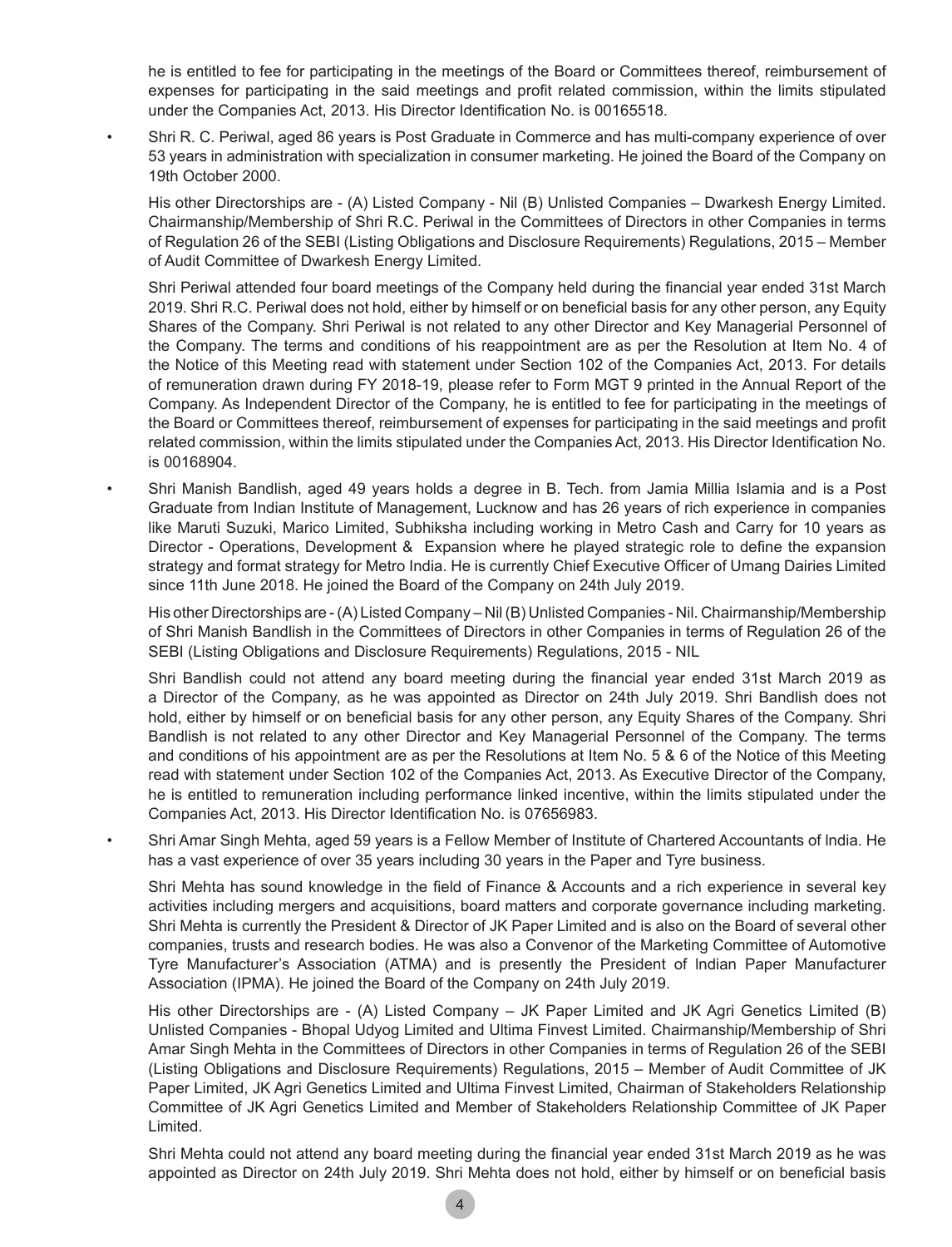for any other person, any Equity Shares of the Company. The terms and conditions of his appointment are as per the Resolution at Item No. 7 of the Notice of this Meeting read with statement under Section 102 of the Companies Act, 2013. Shri Mehta is not related to any other Director and Key Managerial Personnel of the Company. As Independent Director of the Company, he is entitled to fee for participating in the meetings of the Board or Committees thereof, reimbursement of expenses for participating in the said meetings and profit related commission, within the limits stipulated under the Companies Act, 2013. His Director Identification No. is 00030694.

- 11. The requirement to place the matter relating to appointment of Auditors for ratification by members at every Annual General Meeting is done away with vide notification dated May 7, 2018 issued by the Ministry of Corporate Affairs, New Delhi. Accordingly, no resolution is proposed for ratification of appointment of Auditors, who were appointed in the Annual General Meeting held on September 27, 2017.
- 12. Remote e-Voting procedure

In compliance with the provisions of Section 108 of the Companies Act, 2013 read with relevant rules thereunder and Regulation 44 of the SEBI (Listing Obligations and Disclosure Requirements) Regulations, 2015, the Company is pleased to provide its members, facility to exercise their right to vote at the 26th AGM by electronic voting system from a place other than the venue of the meeting ("remote e-voting") and the businesses may be transacted through remote e-voting services provided by Central Depository Services (India) Limited (CDSL). Remote e-voting is optional. The facility for voting by ballot/polling paper shall also be made available at the AGM and members attending the AGM who have not already cast their vote by remote e-voting shall be able to exercise their right to cast vote at the AGM.

The instructions for Members for remote e-voting are as under:

- (i) The voting period begins on 16th September 2019 from 10:00 A.M. and ends on 18th September 2019 at 5:00 P.M. During this period, Shareholders of the Company, holding shares either in physical form or in dematerialized form, as on the cut-off date of 12th September 2019, may cast their vote electronically. The remote e-voting module shall be disabled by CDSL for voting thereafter.
- (ii) Shareholders who have already voted prior to the AGM date may attend the AGM but would not be entitled to vote at the AGM.
- (iii) The Shareholders should log on to the e-voting website www.evotingindia.com.
- (iv) Click on 'Shareholders/Members'.
- (v) Now Enter your User ID
	- (a) For CDSL: 16 digits beneficiary ID,
	- (b) For NSDL: 8 Character DP ID followed by 8 Digits Client ID,
	- (c) Members holding shares in Physical Form should enter Folio Number registered with the Company.
- (vi) Next enter the image verification as displayed and Click on Login.
- (vii) If you are holding shares in demat form and had logged on to www.evotingindia.com and voted on an earlier voting of any company, then your existing password is to be used.
- (viii) If you are a first time user follow the steps given below:

| For Members holding shares in Demat Form and Physical Form |                                                                                                                                                                                                                                                                                         |  |
|------------------------------------------------------------|-----------------------------------------------------------------------------------------------------------------------------------------------------------------------------------------------------------------------------------------------------------------------------------------|--|
| <b>PAN</b>                                                 | Enter your 10 digit alpha-numeric PAN issued by Income Tax Department (Applicable for<br>both demat shareholders as well as physical shareholders)                                                                                                                                      |  |
|                                                            | Members who have not updated their PAN with the Company/Depository Participant<br>are requested to use the first two letters of their name and the 8 digits of the<br>sequence number in the PAN field. Sequence number is printed on sticker pasted<br>on the envelope of this notice. |  |
|                                                            | In case the sequence number is less than 8 digits enter the applicable number of 0's<br>before the number after the first two characters of the name in CAPITAL letters. Eg.<br>If your name is Ramesh Kumar with sequence number 1 then enter RA00000001<br>in the PAN field.          |  |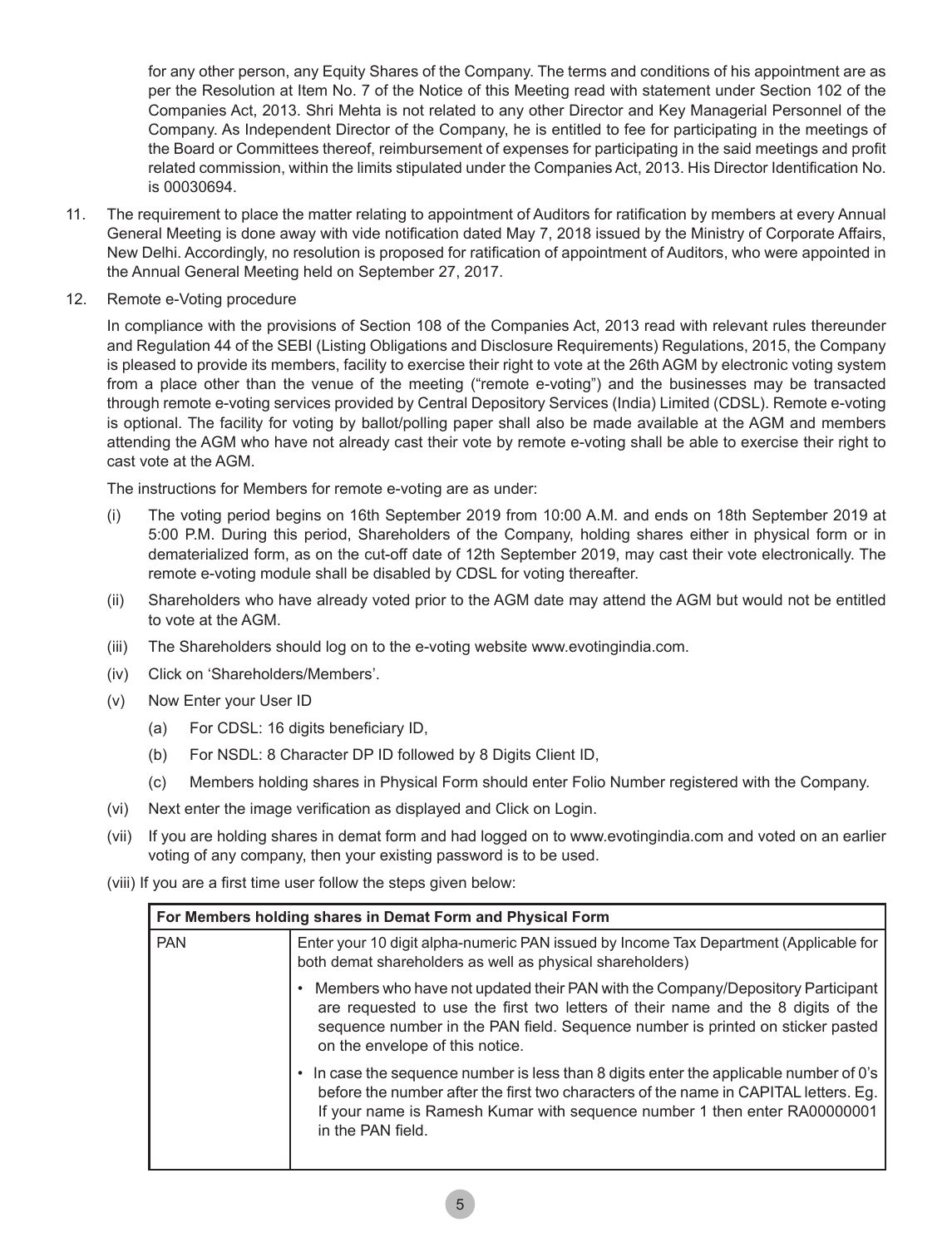| Dividend            | Enter the Dividend Bank Details or Date of Birth (in dd/mm/yyyy format) as recorded in    |
|---------------------|-------------------------------------------------------------------------------------------|
| <b>Bank Details</b> | your demat account or in the Company's records in order to login. If both the details are |
| OR Date of          | not recorded with the depository or Company please enter the member id / folio number     |
| Birth (DOB)         | I in the Dividend Bank details field as mentioned in instruction (v).                     |

- (ix) After entering these details appropriately, click on "SUBMIT" tab.
- (x) Members holding shares in physical form will then directly reach the Company selection screen. However, Members holding shares in demat form will now reach 'Password Creation' menu wherein they are required to mandatorily enter their login password in the new password field. Kindly note that this password is to be also used by the demat holders for voting for resolutions of any other company on which they are eligible to vote, provided that company opts for e-voting through CDSL platform. It is strongly recommended not to share your password with any other person and take utmost care to keep your password confidential.
- (xi) For Members holding shares in physical form, the details can be used only for e-voting on the resolutions contained in this Notice.
- (xii) Click on the EVSN for Umang Dairies Limited.
- (xiii) On the voting page, you will see "RESOLUTION DESCRIPTION" and against the same the option "YES/NO" for voting. Select the option YES or NO as desired. The option YES implies that you assent to the Resolution and option NO implies that you dissent to the Resolution.
- (xiv) Click on the "RESOLUTIONS FILE LINK" if you wish to view the entire Resolution details.
- (xv) After selecting the resolution you have decided to vote on, click on "SUBMIT". A confirmation box will be displayed. If you wish to confirm your vote, click on "OK", else to change your vote, click on "CANCEL" and accordingly modify your vote.
- (xvi) Once you "CONFIRM" your vote on the resolution, you will not be allowed to modify your vote.
- (xvii) You can also take out print of the voting done by you by clicking on "Click here to print" option on the Voting page.
- (xviii) If Demat account holder has forgotten the changed login password then enter the User ID and the image verification code and click on Forgot Password & enter the details as prompted by the system.
- (xix) Shareholders can also cast their vote using CDSL's mobile app m-Voting available for android based mobiles. The m-Voting app can be downloaded from Google Play Store. Apple and Windows phone users can download the app from the App Store and the Windows Phone Store respectively. Please follow the instructions as prompted by the mobile app while voting on your mobile.
- (xx) Note for Non Individual Shareholders and Custodians
	- ● Non-Individual shareholders (i.e. other than Individuals, HUF, NRI etc.) and Custodian are required to log on to www.evotingindia.com and register themselves as Corporates.
	- A scanned copy of the Registration Form bearing the stamp and sign of the entity should be emailed to helpdesk.evoting@cdslindia.com.
	- After receiving the login details a compliance user should be created using the admin login and password. The Compliance user would be able to link the account(s) for which they wish to vote on.
	- The list of accounts should be mailed to helpdesk.evoting@cdslindia.com and on approval of the accounts they would be able to cast their vote.
	- A scanned copy of the Board Resolution and Power of Attorney (POA) which they have issued in favour of the Custodian, if any, should be uploaded in PDF format in the system for the scrutinizer to verify the same.
- (xxi) Any person, who acquires shares of the Company and become Member of the Company after dispatch of the Notice and holding shares as on the cut-off date i.e. 12th September 2019 may follow the same instruction as mentioned above for remote e-voting.
- (xxii) In case you have any queries or issues regarding remote e-voting, you may refer the Frequently Asked Questions ("FAQs") and e-voting manual available at www.evotingindia.com, under help section or write an email to helpdesk.evoting@cdslindia.com. The contact details of official responsible to address grievances connected with remote e-voting are Shri Rakesh Dalvi, Manager, Central Depository Services (India) Limited, A Wing, 25th Floor, Marathon Futurex, Mafatlal Mills Compounds, N M Joshi Marg, Lower Parel (E), Mumbai – 400013; Phone No. 1800225533 or write an email to helpdesk.evoting@cdslindia.com.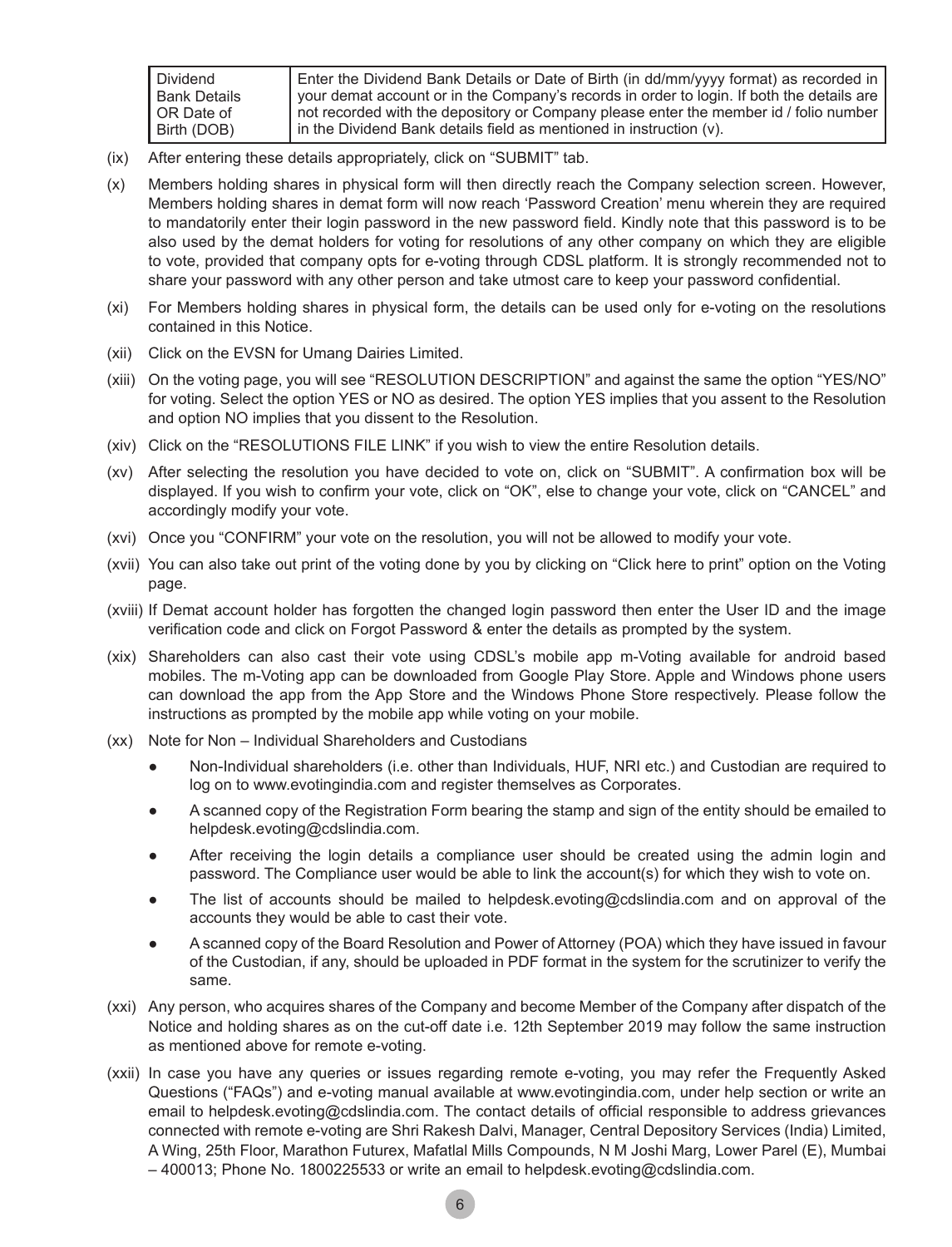- (xxiii) The voting rights of Members shall be in proportion to their shares of the paid up equity share capital of the Company as on the cut-off date i.e. 12th September 2019 and a person who is not a Member as on the cut-off date should treat the Notice for information purpose only.
- (xxiv) The Company has appointed Mr. Namo Narain Agarwal, Practising Company Secretary (Membership No. FCS-234) as Scrutinizer to scrutinize the voting (at AGM venue) and remote e-voting process in a fair and transparent manner.
- (xxv) The Scrutinizer shall, immediately after the conclusion of voting at the AGM, first count the votes cast at the Meeting and thereafter unblock the votes cast through remote e-voting in the presence of atleast two (2) witnesses not in the employment of the Company and make, not later than 48 hours of conclusion of AGM, a consolidated Scrutinizer's Report of the total votes cast in favour or against, if any, to the Chairman of the Company or a person authorized by him in writing who shall countersign the same. The Chairman or a person authorized by him in writing shall declare the results of the voting forthwith.
- 13. A person whose name is recorded in the Register of Members or in the Register of Beneficial Owners maintained by the Depositories as on the cut-off date i.e., 12th September 2019 and who has not cast vote by remote e-voting, and being present at the AGM either personally or through proxy, only shall be entitled to vote at the AGM. Ballot papers will be available at the venue of the AGM.
- 14. The Results declared alongwith the consolidated Scrutinizer's report shall be placed on the website of the Company www.umangdairies.com and on the website of CDSL e-voting www.evotingindia.com and shall simultaneously be forwarded to the concerned Stock Exchanges. The result of the voting will also be displayed at the Notice Board at the Registered Office and the Administrative Office of the Company.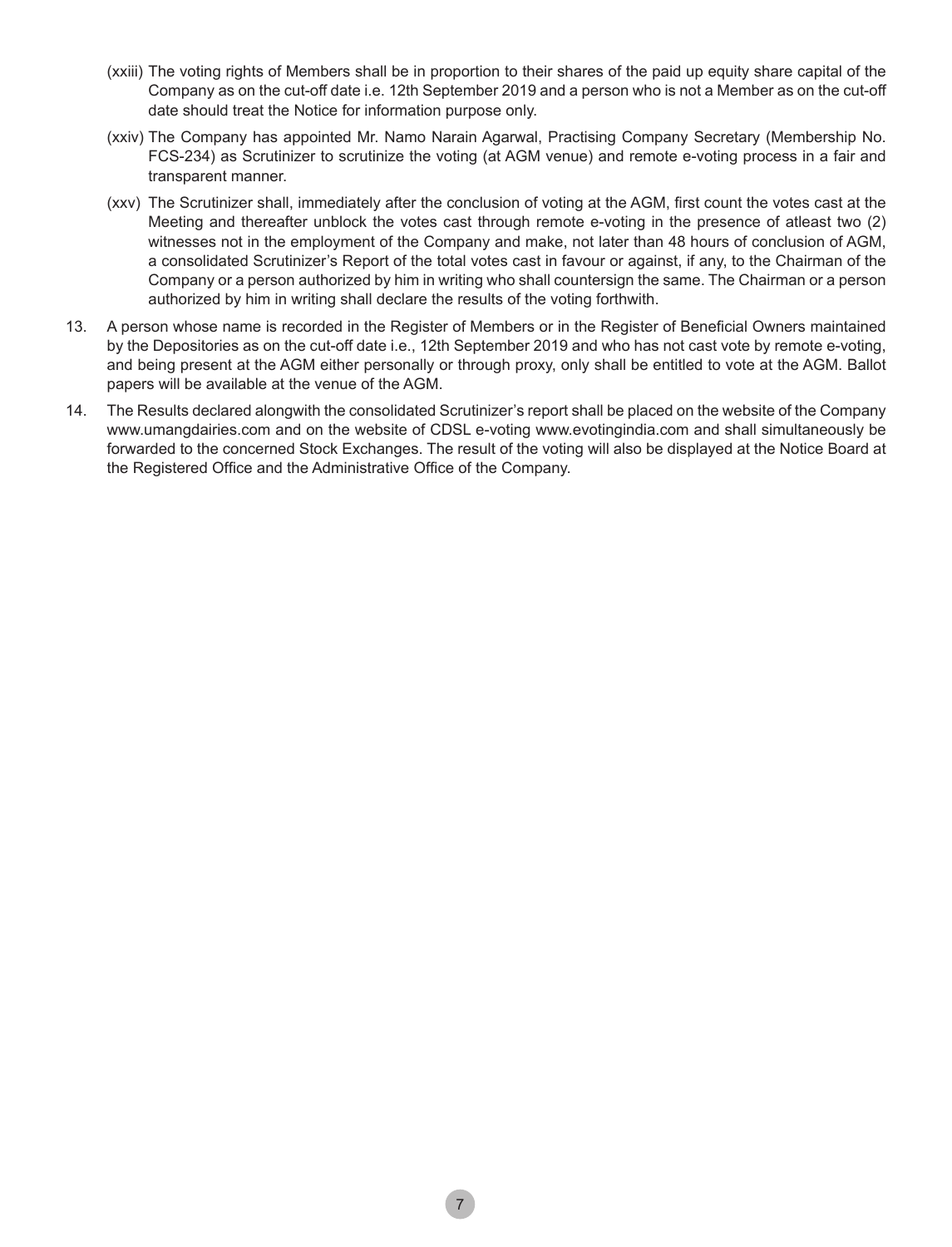#### **STATEMENT UNDER SECTION 102 OF THE COMPANIES ACT, 2013**

Item No. 4

- 1. The shareholders of the Company at their Annual General Meeting (AGM) held on 21st September 2014 had appointed Shri R.C. Periwal as Independent Director of the Company for his first term of five consecutive years from 21st September 2014, the date of 21st Annual General Meeting (AGM), upto the conclusion of 26th AGM of the Company in the year 2019.
- 2. As per provisions of the Companies Act, 2013, the Independent Directors shall hold office for a term up to five consecutive years, but shall be eligible for reappointment, subject to compliance of certain conditions and on passing of a Special Resolution by the members of the Company. Further, such Independent Directors will also not be subject to retirement of Directors by rotation.
- 3. The Board, based on the performance evaluation and as per the recommendation of the Nomination and Remuneration Committee of Directors, considers that he possesses appropriate skills, experience and given his background and experience and contributions made by him during his tenure, it would be in the interest of the Company to have continued association of Shri R.C. Periwal as Independent Director of the Company.
- 4. Accordingly, the Board recommended reappointment of Shri R.C. Periwal, for another term of three consecutive years with effect from 19th September 2019.
- 5. The Company has received declaration from Shri R.C. Periwal that he meets with the criteria of independence and that he is not aware of any circumstance or situation, which exists or may be reasonably anticipated, that could impair or impact his ability to discharge duties with an objective independent judgment and without any external influence, as prescribed under the Companies Act, 2013 and the Securities and Exchange Board of India (Listing Obligations and Disclosure Requirements) Regulations, 2015 ("Listing Regulations"). He is not disqualified from being reappointed as a Director in terms of Section 164 of the Act or debarred from holding the office of Director pursuant to any SEBI Order.
- 6. In the opinion of the Board, he fulfills the conditions specified in the Companies Act, 2013 and Rules made thereunder and Listing Regulations for his reappointment as Independent Director of the Company and he is independent of the Management.
- 7. Copy of the draft letter for reappointment of Shri R.C. Periwal as Independent Director setting out the terms and conditions and other relevant documents would be available for inspection by the members at the Registered Office/ Administrative Office of the Company on any working day between 2 P.M. to 4 P.M. upto and including the date of AGM and also at the venue of the meeting. Brief resume of Shri R.C. Periwal is given in the notes appended to the Notice of this Meeting.
- 8. Further, in terms of Regulation 17(1A) of Listing Regulations, consent of the Members by way of Special Resolution is also required for continuation of a Non-Executive Director beyond the age of seventy five years. During the proposed term of reappointment, Shri R.C. Periwal has already attained the age of eighty six years. The Special Resolution set out at Item no. 4 of the Notice for his reappointment, shall also be deemed to have been proposed under the Listing Regulations for continuation of Shri R.C. Periwal as Independent Director beyond the age of seventy five years.
- 9. The Board recommends the aforesaid Special Resolution for approval by the members.
- 10. Except Shri R.C. Periwal, being the appointee, and his relatives to the extent of their shareholding, if any, in the Company, none of the Directors or Key Managerial Personnel of the Company and/or their relatives is concerned or interested, financially or otherwise, in the aforesaid special resolution.

#### **Item Nos. 5 & 6**

- 1. The Board of Directors at its meetings held on 24th July 2019, on the recommendation of Nomination and Remuneration Committee, had appointed Shri Manish Bandlish (DIN: 07656983) as an Additional Director of the Company w.e.f 24th July 2019, who shall hold office upto this Annual General Meeting (AGM) of the Company, pursuant to Section 161 (1) of the Companies Act 2013 (the Act). He was also appointed as Chief Executive Officer & Director of the Company from 24th July 2019 till 23rd July 2022 on the remuneration as detailed hereunder, for the said period, including minimum remuneration in case of absence or inadequacy of profits in any financial year or years for a period not exceeding three years in aggregate in terms of Sections 196, 197 and 198 read with Schedule V of the Companies Act, 2013 or any statutory modification(s) or re-enactment(s) thereof ("the Act").
- 2. The Company has received requisite notice under Section 160 of the Act from a member proposing the name of Shri Manish Bandlish as a candidate for the office of Director of the Company at this AGM of the Company.

### **3. THE STATEMENT CONTAINING ADDITIONAL INFORMATION AS REQUIRED IN SCHEDULE V OF THE ACT**

### **I. General Information**

(i) Nature of Industry: Dairy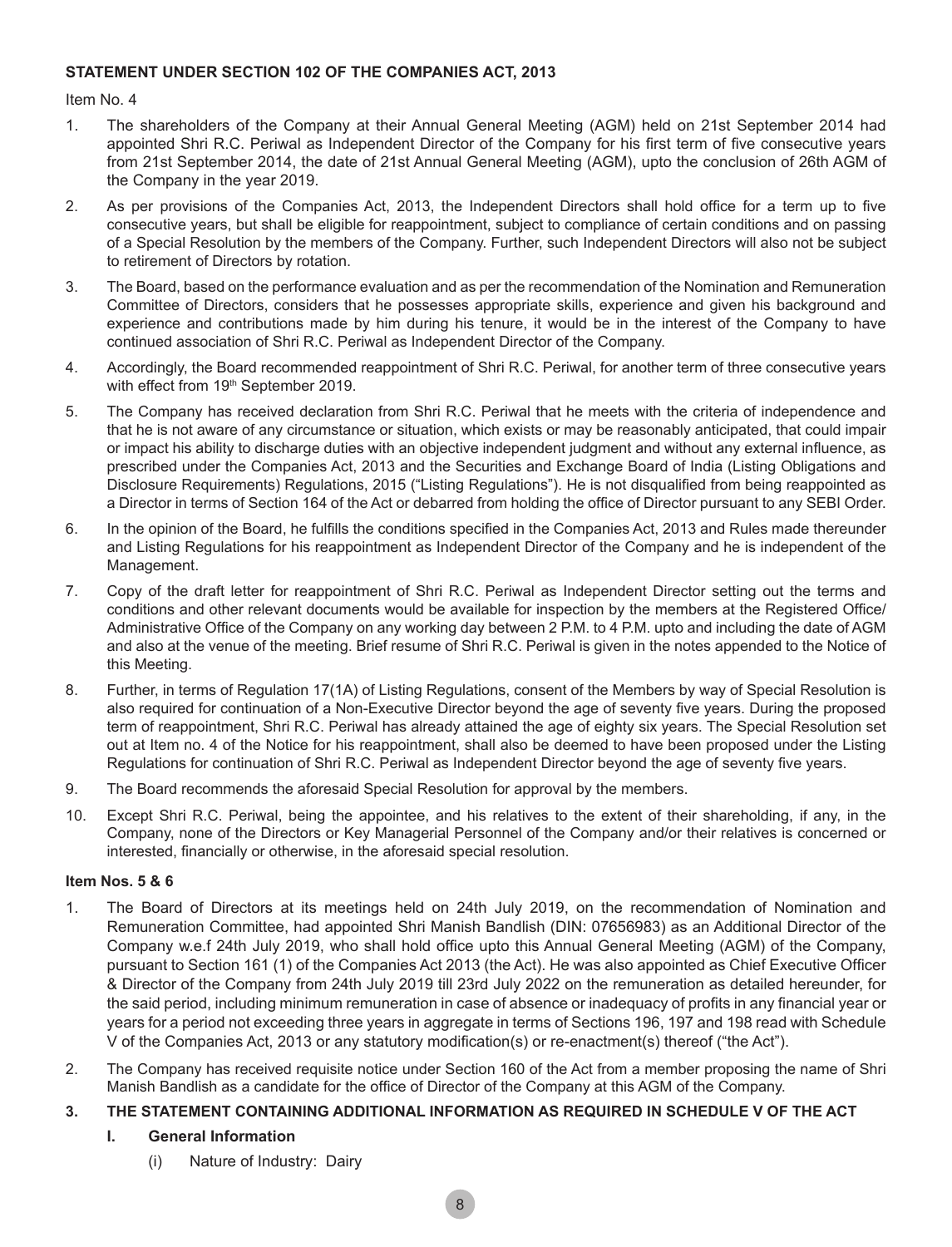- (ii) Date or expected date of commencement of commercial production: Umang Dairies Limited plant of the Company was commissioned in the year 1994.
- (iii) In case of new companies, expected date of commencement of activities as per project approved by financial institutions appearing in the prospectus: Not applicable.
- (iv) Financial performance based on given indicators:

| Particulars for the financial year ended 31st March 2019 | Rs. In Lacs |
|----------------------------------------------------------|-------------|
| Income from Operations                                   | 22.576.98   |
| Profit before Interest, Depreciation and Tax (PBIDT)     | 1.415.69    |
| Profit before Depreciation and Tax (PBDT)                | 1.012.72    |
| Profit after Tax (PAT)                                   | 504.61      |

(v) Foreign investments or collaborations, if any: Not Applicable

#### **II. Information about the appointee**

- (i) Background details: Shri Manish Bandlish, aged 49 years holds a degree in B. Tech. from Jamia Millia Islamia and is a Post Graduate from Indian Institute of Management, Lucknow and has 26 years of rich experience in companies like Maruti Suzuki, Marico Limited, Subhiksha including working in Metro Cash and Carry for 10 years as Director - Operations, Development & Expansion where he played strategic role to define the expansion strategy and format strategy for Metro India. He is currently Chief Executive Officer of Umang Dairies Limited since 11th June 2018.
- (ii) Past Remuneration: The current remuneration of Shri Manish Bandlish as CEO, is as under:
	- A. Salary: Rs 4,15,000/- per month with such increments as may be decided by the Company from time to time.
	- B. Perquisites, allowances and benefits: Perquisites comprising provision of residential accommodation or house rent allowance in lieu thereof, medical allowance, leave travel for self and family, premium on personal accident insurance, car with driver, telephone etc., and other perquisites, allowances and benefits as per the schemes, policies and the rules of the Company as applicable from time to time. The perquisites shall be evaluated as per the actual cost or Income tax Rules, as applicable.
	- C. Performance linked incentives as may be decided by the Company.
	- D. Contribution to Provident Fund as per rules of the Company.
	- E. Contribution to National Pension Scheme as per rules of the Company.
	- F. Gratuity as per rules of the Company.
	- G. Encashment of unavailed leave as per rules of the Company.
- (iii) Recognition or Awards --
- (iv) Job Profile and his suitability: Shri Manish Bandlish, Chief Executive Officer & Director of the Company is vested with powers of management subject to the control, direction and superintendence of the Board of Directors of the Company.
- (v) Remuneration proposed: The Nomination and Remuneration Committee and the Board of Directors of the Company at their respective meetings held on 24th July 2019, approved the terms of remuneration of Shri Manish Bandlish as Chief Executive Officer & Director of the Company from 24th July 2019 till 23rd July 2022 as under:-
	- A. Salary: Rs 4.15 lac per month in the salary range of Rs 3.50 Lac per month to Rs 8.00 lac per month with such increments as may be decided by the Board or Nomination and Remuneration Committee thereof from time to time.
	- B. Perquisites, allowances and benefits : Perquisites comprising provision of residential accommodation or house rent allowance in lieu thereof together with furnishings, reimbursement of medical expenses incurred including hospitalization and surgical charges for self and family and travel relating thereto and leave travel including foreign travel for self and family, club fees, premium on personal accident insurance, car(s) with driver, telephone etc., and such other perquisites, benefits and allowances as may be decided by the the Company. The perquisites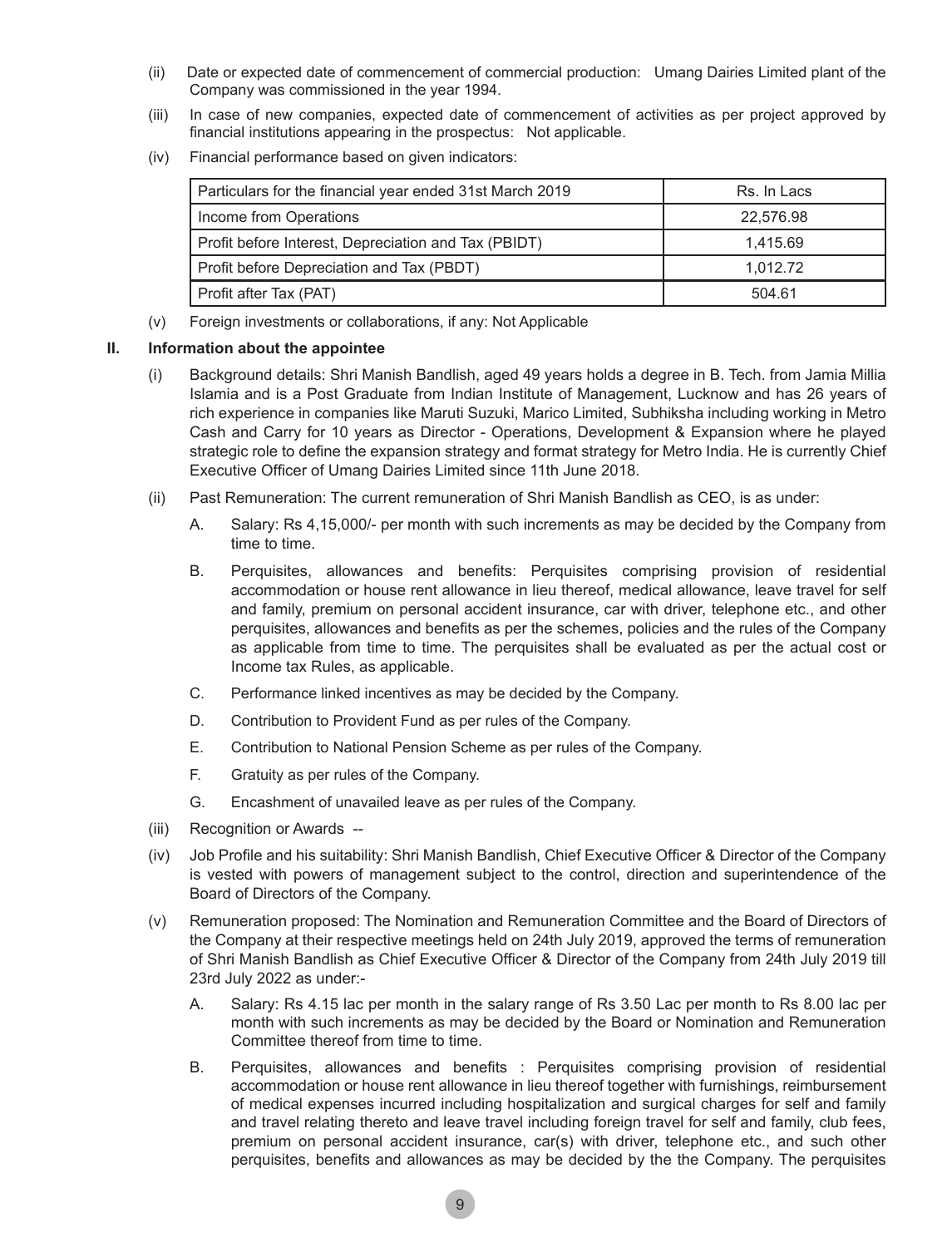shall be evaluated as per the actual cost or Income-tax Rules, as applicable.

 The above perquisites, allowances and benefits will be as per the schemes, policies and the Rules of the Company as applicable from time to time subject to any change as may be decided by the Company.

- C. Performance linked incentive, as may be determined by the Board or Nomination and Remuneration Committee thereof from time to time.
- D. Contribution to Provident Fund, Superannuation Fund, National Pension Scheme or Annuity Fund as per Rules of the Company.
- E. Gratuity at the rate of 15 days salary for each completed year of service.
- F. Encashment of unavailed leave as per Rules of the Company.
- G. The Board or Nomination and Remuneration Committee thereof may, from time to time, increase, or vary the salary range, subject to the overall ceiling prescribed under the Companies Act.
- H. In the event of inadequacy or absence of profits under Sections 197 and 198 of the Companies Act in any financial year or years, "Chief Executive Officer & Director" shall be entitled to such remuneration as he may be then drawing, as specified in paras A, B and C above, as minimum remuneration and be also entitled to perquisites mentioned in paras D, E and F above.
- (vi) Comparative remuneration profile with respect to industry, size of the company, profile of the position and person: The Nomination and Remuneration Committee of Directors of the Company had, while approving and recommending the said remuneration of Shri Manish Bandlish took into the account the financial position of the Company, the trend in the Dairy Industry and the Company, trends in managerial remuneration, his qualifications, experience, past performance and past remuneration etc.
- (vii) Pecuniary relationship directly or indirectly with the Company or relationship with the managerial personnel, if any: Besides the remuneration proposed, Shri Manish Bandlish does not have any pecuniary relationship with the Company or with the managerial personnel of the Company.

#### **III. Other Information**

- (i) Reasons of loss or inadequate profits: The Company had profits during the financial year ended 31st March 2019. However, his appointment is from 24th July 2019 till 23rd July 2022 and the future trend in profitability will largely depend on business environment in the domestic and global markets, cost of inputs and general state of economy as a whole.
- (ii) Steps taken or proposed to be taken for improvement and expected increase in productivity and profits
- & in measurable terms: Company's R&D Department, constantly works on several new products to
- (iii) expand its product portfolio. Progress on some of the products has made significant headway.

 The Company has undertaken several initiatives like improvement of efficiency parameters, cost reduction and building a formidable branding position, which is likely to hold the Company in good stead for coming many years.

The Company has not made any default in repayment of any of its debts (including public deposits being nil) or debentures or interest payable thereon in the preceding financial year.

- 4. The Board recommends the Resolution as set out at Item No. 5 for approval of the members by means of an Ordinary Resolution and at Item No.6 for approval of the members by means of a Special Resolution.
- 5. Except Shri Manish Bandlish and his relatives to the extent of their shareholding, if any, in the Company, none of the other Directors or Key Managerial Personnel of the Company and/or their relatives is concerned or interested, financially or otherwise, in the aforesaid Resolution.
- 6. Relevant documents would be available for inspection by the Members at the Registered Office/Administrative Office of the Company on any working day between 2 P.M. to 4 P.M. upto and including the date of AGM and also at the venue of the meeting.

#### **Item No. 7**

- 1. The Board of Directors, on the recommendation of Nomination and Remuneration Committee, had appointed Shri Amar Singh Mehta (DIN:00030694), as Additional Director of the Company in the category of Independent Director w.e.f. 24th July 2019, who shall hold office upto this Annual General Meeting (AGM) of the Company, pursuant to Section 161(1) of the Companies Act 2013 (the Act).
- 2. The Company has received declaration from Shri Amar Singh Mehta that he meets with the criteria of independence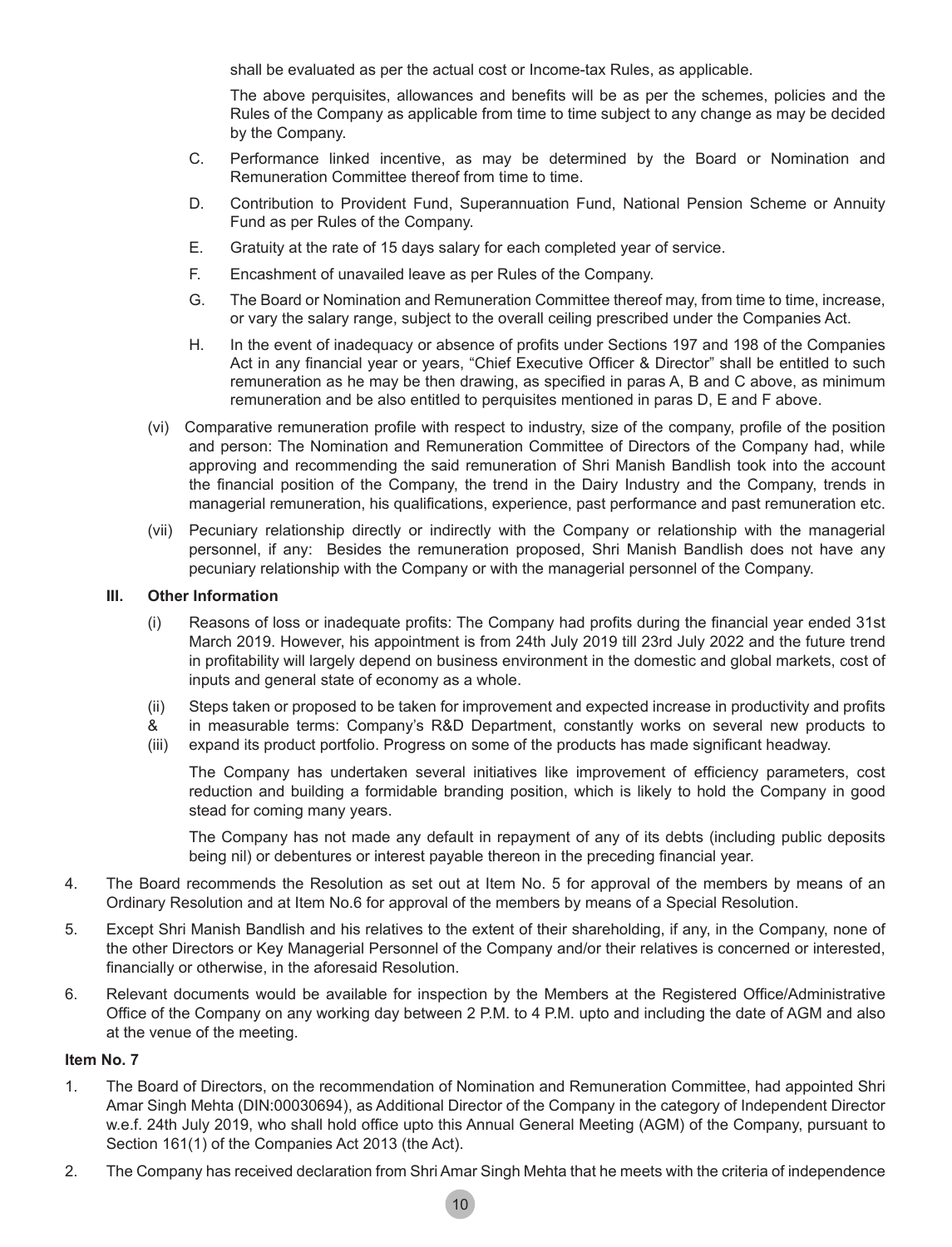and that he is not aware of any circumstance or situation, which exists or may be reasonably anticipated, that could impair or impact his ability to discharge duties with an objective independent judgment and without any external influence, as prescribed under the Act and the Securities and Exchange Board of India (Listing Obligations and Disclosure Requirements) Regulations, 2015 ("Listing Regulations"). He is not presently disqualified from being appointed as a Director in terms of Section 164 of the Act or debarred from holding the office of Director pursuant to any SEBI Order.

- 3. The Company has received requisite notice under Section 160 of the Act from a member proposing the name of Shri Amar Singh Mehta as a candidate for the office of Director of the Company at this AGM of the Company.
- 4. The Board of Directors of the Company has recommended to the members the appointment of Shri Amar Singh Mehta as an Independent Director of the Company, for a term of five consecutive years w.e.f. 24th July, 2019. In the opinion of the Board, he fulfills the conditions specified in theAct and Rules made thereunder and Listing Regulations for his appointment as Independent Director of the Company and he is independent of the Management.
- 5. Copy of the draft letter of appointment of Shri Amar Singh Mehta as an Independent Director setting out the terms and conditions and other relevant documents would be available for inspection by the Members at the Registered Office/Administrative Office of the Company on any working day between 2 P.M. to 4 P.M. upto and including the date of AGM and also at the venue of the meeting.
- 6. The Board recommends the aforesaid Ordinary Resolution for approval by the members.
- 7. Except Shri Amar Singh Mehta and his relatives to the extent of their shareholding, if any, in the Company, none of the other Directors or Key Managerial Personnel of the Company and/or their relatives is concerned or interested, financially or otherwise, in the aforesaid Resolution.

#### **Item No. 8**

- 1. Shri Desh Bandhu Doda has been a Non-Executive Director of the Company since 25th July 2004, liable to retire by rotation. Pursuant to Regulation 17(1A) of Securities and Exchange Board of India (Listing Obligations and Disclosure Requirements) Regulations, 2015, the Company is required to take approval of the Members by means of a Special Resolution for continuation of Directorship of Shri Desh Bandhu Doda, who will attain the age of 75 years in May 2020, by giving justification thereof. The resolution is accordingly recommended for approval of the Members by means of a Special Resolution.
- 2. Shri Desh Bandhu Doda is a graduate in Science (Dairy Technology) and has varied experience of 50 years as a senior Management Executive in different Industrial units.
- 3. Keeping in view vast knowledge and experience of Shri Desh Bandhu Doda, it will be in the interest of the Company to continue his directorship. Accordingly, Board recommends his continuation as a Director of the Company in the category of Non-Executive Director.
- 4. Except Shri Desh Bandhu Doda and his relatives to the extent of their shareholding, if any, in the Company, none of the other Directors or Key Managerial Personnel of the Company and/or their relatives is concerned or interested, financially or otherwise, in the aforesaid Resolution.
- 5. Relevant documents would be available for inspection by the Members at the Registered Office/Administrative Office of the Company on any working day between 2.00 P.M. to 4.00 P.M. upto and including the date of AGM and also at the venue of the meeting.

#### **Item No. 9**

- 1. Section 197 of the Companies Act 2013 (the Act) authorises payment of remuneration to Directors, other than Managing Directors or Whole-time Directors of the Company, upto 1% of the net profits of the Company computed in the manner laid down in Section 198 of the Act, without the approval of the Company in General Meeting.
- 2. Regulation 17 of SEBI (Listing Obligations & Disclosure Requirements) Regulations, 2015 stipulates that all fees or compensation (excluding sitting fees), paid to non-executive directors, including independent directors, shall be recommended by the Board of Directors and shall require approval of shareholders in general meeting.
- 3. Accordingly, it is considered necessary to obtain approval of the Members authorising Board of Directors of the Company to approve payment of remuneration to non-executive directors, including independent directors of the Company upto 5% of the annual net profits of the Company, computed in the manner laid down in Section 198 of the Act, for each financial year (including for the financial year ended March 2019) in terms of Section 197 of the Act, as may be decided by the Board of Directors from time to time.
- 4. The Board recommends the aforesaid Special Resolution for approval by the members.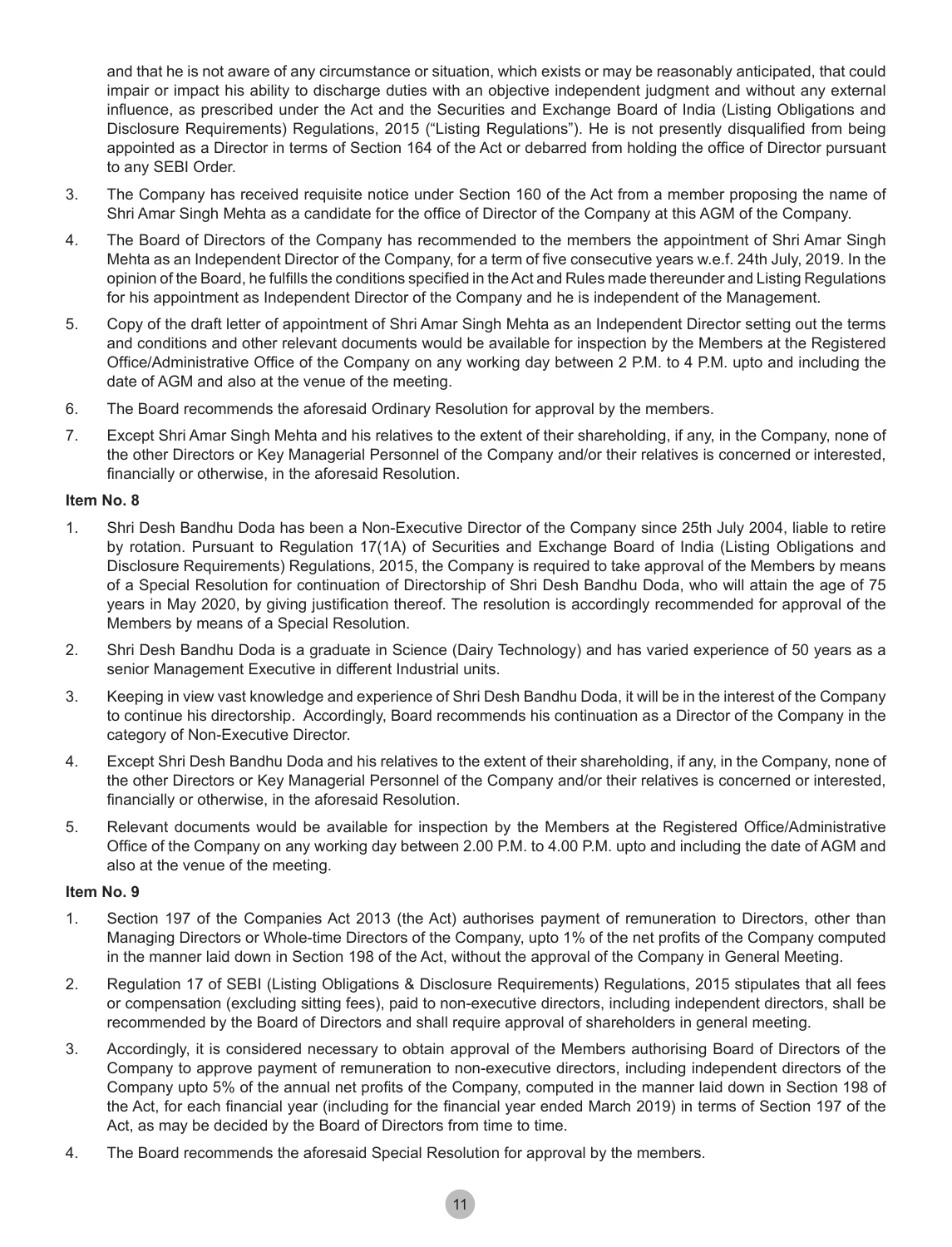- 5. All the Directors, other than the Managing Director(s) and Whole-time Director(s) of the Company, and their relatives to the extent of their shareholding, if any, in the Company, are concerned or interested in the aforesaid resolution to the extent of the share of remuneration that they may receive. None of the Key Managerial Personnel of the Company and/or their relatives is concerned or interested, financially or otherwise, in the aforesaid resolution.
- 6. Relevant documents would be available for inspection by the Members at the Registered Office/Administrative Office of the Company on any working day between 2 P.M. to 4 P.M. upto and including the date of AGM and also at the venue of the meeting.

#### **Item No. 10**

- 1. Smt. Sharda Devi Singhania has been a Non- Executive Director of the Company since 27th March 2015, liable to retire by rotation.
- 2. Pursuant to Regulation 17(6) (ca) of SEBI (Listing Obligations and Disclosure Requirements) Regulations, 2015, a listed entity is required to obtain the approval of Members of the Company by way of Special Resolution for payment of annual remuneration to a single non-executive director exceeding 50% of the total remuneration payable to all non-executive directors of the Company.
- 3. Smt. Sharda Devi Singhania is to be paid a commission of Rs. 5 lac for the financial year ended March 2019, within the limits prescribed under the Companies Act, 2013, subject to the approval of the members at this Annual General Meeting of the Company.
- 4. Since, the annual remuneration payable to Smt. Sharda Devi Singhania, Non-Executive Director of the Company exceeds fifty per cent of the total annual remuneration payable to all non-executive directors of the Company for the Financial Year ended 31st March 2019, the approval of the Members of the Company is required by way of Special Resolution.
- 5. Smt. Sharda Singhania is currently working in managerial capacity with M/s Param Shubham Vanijya Ltd. for more than 25 years. She is actively involved in the field of Education and was instrumental in establishing the well-known Lakshmipat Singhania Academy (LSA) in Kolkata, West Bengal. She continues to be the driving force of this institution and functions as the President of its Executive Committee. She also established Lakshmipat Singhania Academy in Bissau, Rajasthan and overseas the operations of the Academy as the Vice Chairperson of its Managing Committee.
- 6. Smt. Singhania has been the Past-President of 'Ladies Study Group' which is the prestigious ladies wing of the well-known Indian Chamber of Commerce, Kolkata. She is actively involved in various social, philanthropic and CSR activities undertaken by the various Companies of the J.K. Organisation and has widely travelled overseas.
- 7. The Board recommends the aforesaid Special Resolution for approval by the members.
- 8. Except Smt. Sharda Singhania and her relatives to the extent of their shareholding, if any, in the Company, none of the other Directors or Key Managerial Personnel of the Company and/or their relatives is concerned or interested, financially or otherwise, in the aforesaid Resolution.
- 9. Relevant documents would be available for inspection by the Members at the Registered Office/Administrative Office of the Company on any working day between 2 P.M. to 4 P.M. upto and including the date of AGM and also at the venue of the meeting.

#### **Item No. 11**

- 1. The Board at its meeting held on 13th May 2019, as recommended by the Audit Committee, had appointed M/s Sanjay Kumar Garg & Associates, Cost Accountants, as Cost Auditors to conduct the audit of the cost records of the Company for the Financial Year 2019-20 commencing 1st April 2019 at a remuneration of Rs. 42,000/- excluding G.S.T. as applicable and reimbursement of travelling and other out-of-pocket expenses actually incurred by the said Auditors in connection with the cost audit.
- 2. In accordance with the provisions of Section 148 of the Companies Act, 2013 read with the Companies (Audit and Auditors) Rules, 2014, the remuneration as mentioned above, payable to the Cost Auditors has to be ratified by the Members of the Company.
- 3. The Board recommends the aforesaid Ordinary Resolution for approval by the members.
- 4. None of the Directors or Key Managerial Personnel of the Company and/or their relatives is concerned or interested, financially or otherwise, in the aforesaid resolution.

#### **REGISTERED OFFICE:**

Gajraula Hasanpur Road Gajraula - 244235 Dist. Amroha, (Uttar Pradesh)

Date: 24<sup>th</sup> July 2019

By Order of the Board

Pankaj Kamra Company Secretary

12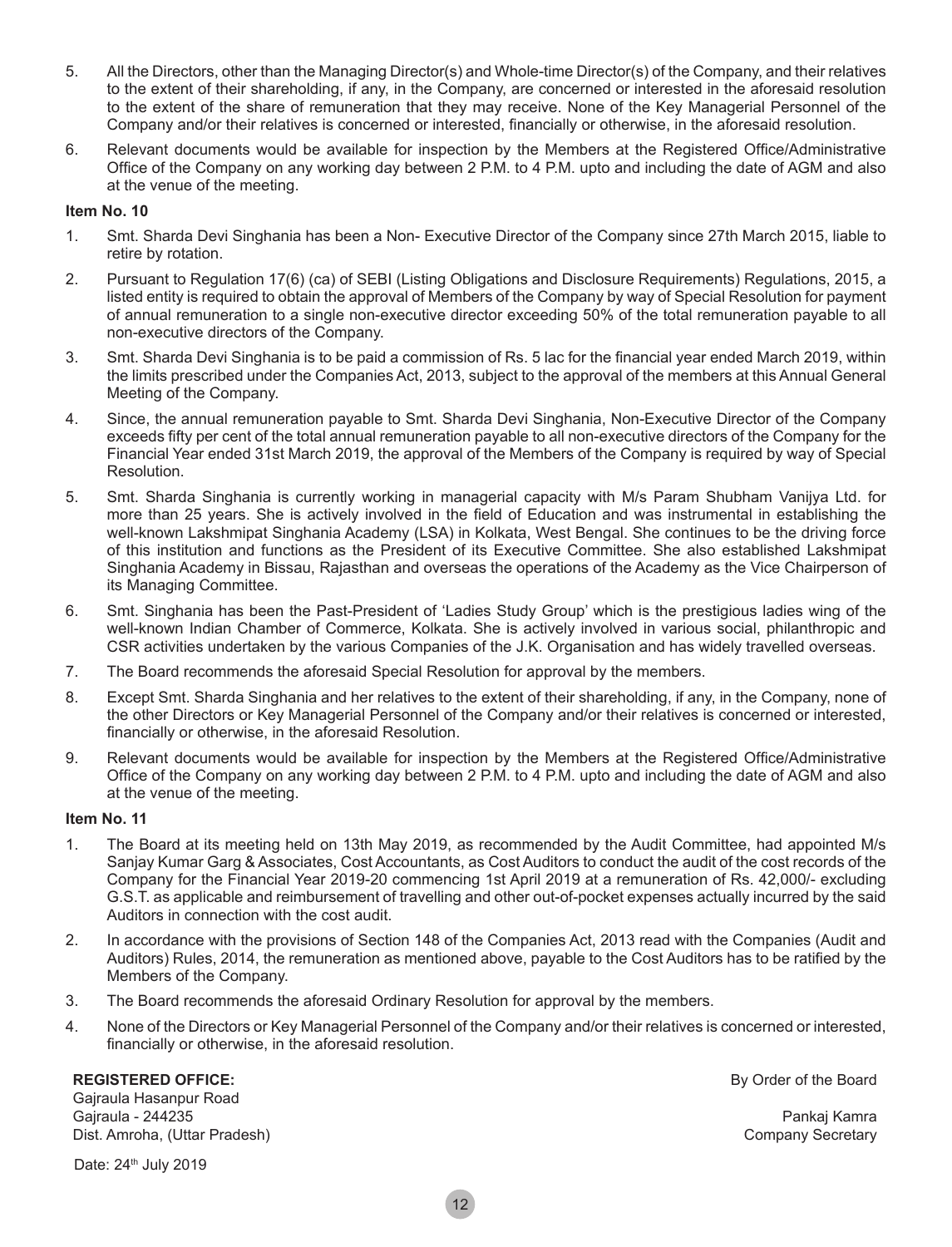# **FOR ATTENTION OF THE MEMBERS**

- 1. Members/Proxies should bring the Admission Slip sent herewith duly filled in for attending the Meeting.
- 2. For prompt attention, requests for transfer of Equity Shares and related correspondence should be addressed to the Company's Registrar and Share Transfer Agents (RTA): **MAS SERVICES LIMITED**, T-34, Second Floor, Okhla Industrial Area, Phase-II, New Delhi- 110 020. The shareholders may approach their Depository Participant for getting their shares dematerialised and in respect of shares already held in dematerialised mode for registration of change in their addresses, bank mandates, nominations, etc.
- 3. Please Check the address including the Pin Code in the address slip pasted on the envelope and advise correction, if any, therein. Also please do indicate the Pin Code Number of your delivery post office while notifying change in your address to RTA where shares are held in physical form.
- 4. SEBI has mandated that securities of listed companies can be transferred only in dematerialised form from 1st April, 2019 onwards. In view of the above and to avail various benefits of dematerialisation, members are advised to dematerialised shares held by them in physical form. Dematerialisation facility is available both on NSDL and CDSL. Company's ISIN No. is INE864B01027.
- 5. Members having multiple folios are requested to write to the RTA for consolidation of the Folios.
- 6. Dividend Warrants:

As per SEBI (Listing Obligations and Disclosure Requirements) Regulations, 2015, it is mandatory for the company to print the bank account details of the investors in dividend payment instrument. Accordingly, the Members are requested to register/update their correct bank account details with the Company/RTA/ Depository Participant, as the case may be.

7. Unclaimed Dividends- Transfer to Investor Education and Protection Fund:

Pursuant to the provisions of Section 124 read with Section 125 and other applicable provisions, if any, of the Companies Act, 2013, the amount of dividend remaining unpaid or unclaimed for a period of 7 years from the date the dividend became due for payment is required to be transferred to the Investor Education and Protection Fund (IEPF), constituted by the Central Government.

 The unclaimed Dividend for the financial year ended 31st March 2013 and 31st March 2014 will become due for transfer to the Investor Education and Protection Fund on 3rd August, 2020 and 22nd September 2021.

 Members who have not claimed their Dividend for the Financial Years 2012-13 onwards may send their unclaimed Dividend Warrants for revalidation to the Company Secretary at Gulab Bhawan (Rear Block), 3rd Floor, 6A, Bahadur Shah Zafar Marg, New Delhi- 110 002.

 Members are requested to furnish to the Company their Bank particulars to enable the Company to directly credit the dividend amount in their Bank Account through Electronic Clearing Services.

- 8. As mandated by SEBI, Members holding shares in physical form are required to submit their Permanent Account Number (PAN) and Bank details to the RTA/Company, if not registered with the Company.
- 9. Nomination: Pursuant to Section 72 of the Companies Act, 2013, individual Members holding Equity Shares of the Company either singly or jointly may nominate an individual to whom all the rights in the Shares in the Company shall vest in the event of death of the sole/all joint Members. Member holding shares in physical form, may send their nomination in the prescribed Form SH-13, duly filled in, to the Company Secretary at Gulab Bhawan (Rear Block), 3rd Floor, 6A, Bahadur Shah Zafar Marg, New Delhi- 110 002. Members holding shares in dematerialised form are requested to contact their Depository Participant for recording their nomination.
- 10. Members are requested to quote their Folio No./DP ID- Client ID and details of shares held in physical/demat mode, e-mail ids and Telephone No. for prompt reply to their communications.
- 11. This Notice also contains a route map of the venue of AGM.

13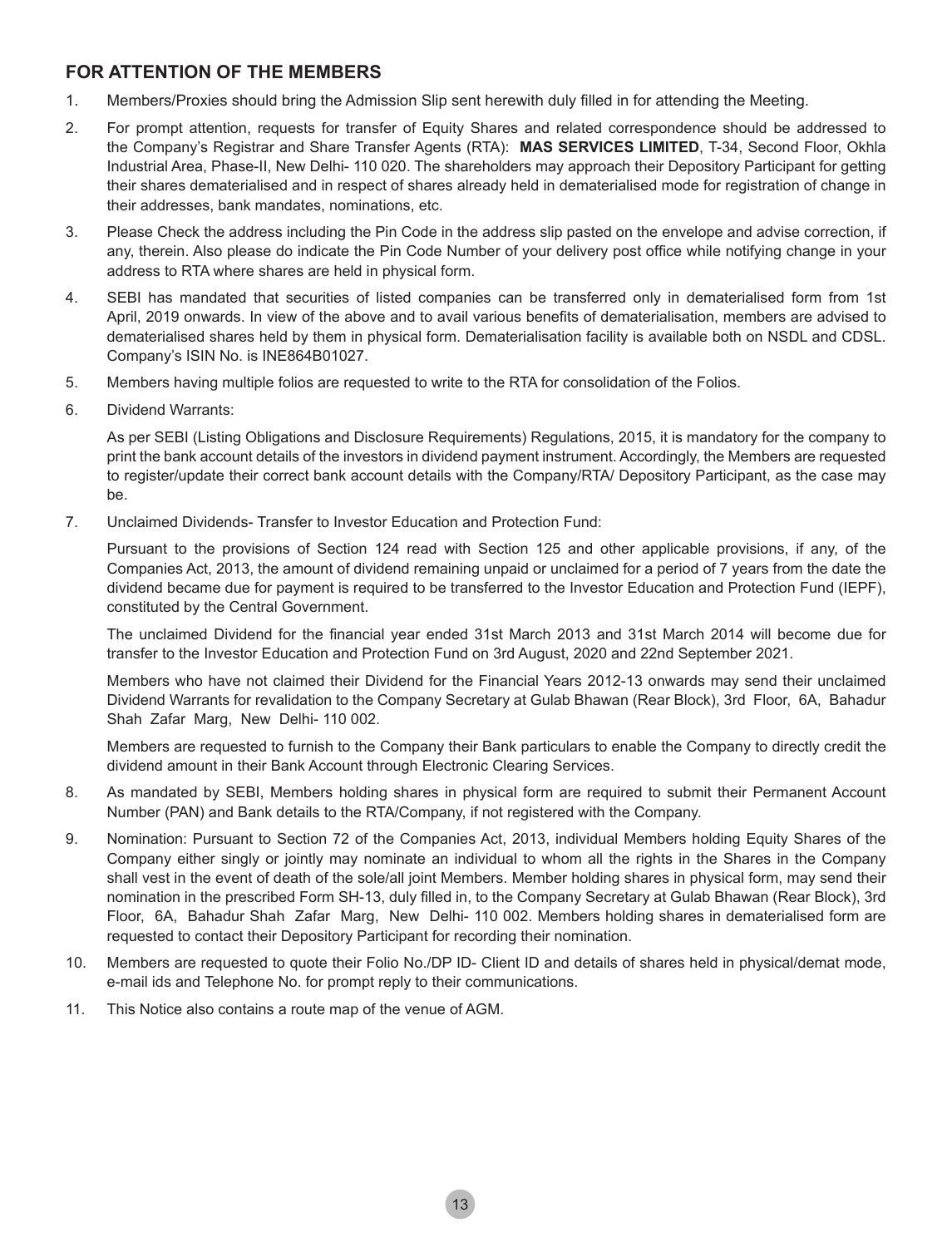

# **Route Map to the venue of the 26th Annual General Meeting**

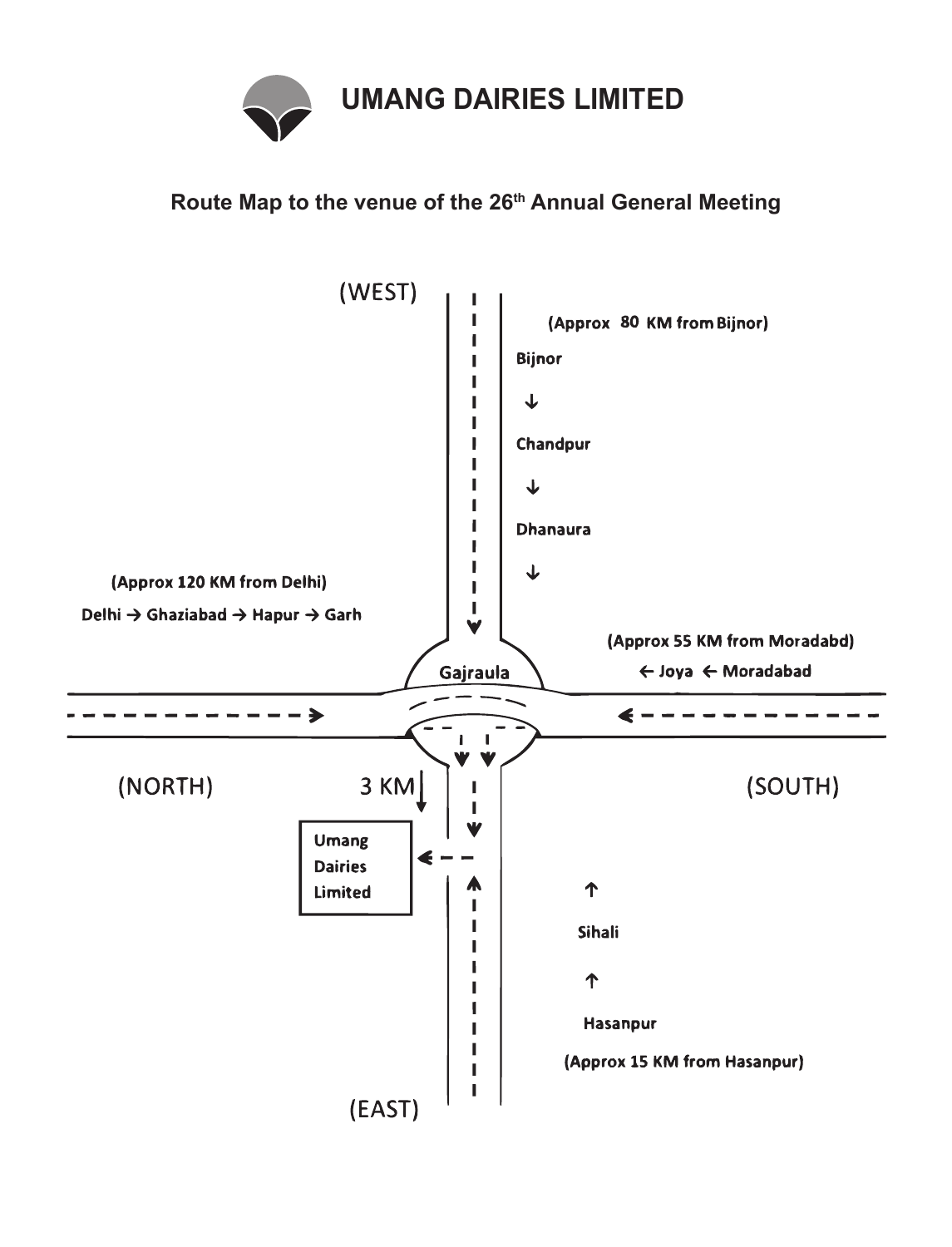

# **UMANG DAIRIES LIMITED**

**CIN:** L15111UP1992PLC014942, **Website:** www.umangdairies.com

**Registered Office:** Gajraula- Hasanpur Road, Gajraula – 244 235, Dist. Amroha, Uttar Pradesh

**Admin. Office:** Gulab Bhawan (Rear Block), 3rd Floor, 6A, Bahadur Shah Zafar Marg, New Delhi -110 002 **Phone:** 011-30179776, **Email ID:** sharesumang@jkmail.com "

# **ADMISSION SLIP**

| Folio No. / DP ID / Client ID # |  |
|---------------------------------|--|
| No. of Equity Shares held       |  |

I hereby record my presence at the 26th Annual General Meeting of the Company being held at Gajraula-Hasanpur Road, Gajraula - 244 235, Dist. Amroha, Uttar Pradesh on **Thursday,** the **19th September 2019** at **11.30 A.M.**

| Name of the Member (in block letters)                                  |  |
|------------------------------------------------------------------------|--|
| Name of Proxy Holder /Authorised<br>Representative* (in block letters) |  |
|                                                                        |  |

*\*Strike out whichever is not applicable*

*#Applicable for shareholders holding shares in dematerialised form.*

Signature of the Member/Proxy/Authorised Representative\*

" "

#### **Notes:**

ለ

ላ∱

 $\chi$ 

 $\chi$ 

X

- 1. A Member/Proxy/Authorised representative wishing to attend the meeting must complete this Admission Slip before coming to Meeting and hand it over at the entrance.
- 2. If you intend to appoint a proxy, please complete, stamp, sign and deposit the Proxy Form given below at the Company's Registered Office at least 48 hours before the time fixed for the Meeting.



# **UMANG DAIRIES LIMITED**

**CIN:** L15111UP1992PLC014942, **Website:** www.umangdairies.com

**Registered Office:** Gajraula- Hasanpur Road, Gajraula – 244 235, Dist. Amroha, Uttar Pradesh **Admin. Office:** Gulab Bhawan (Rear Block), 3rd Floor, 6A, Bahadur Shah Zafar Marg, New Delhi -110 002 **Phone:** 011-30179776, **Email ID:** sharesumang@jkmail.com

**PROXY FORM**

## **Pursuant to Section 105 (6) of the Companies Act, 2013 and Rule 19 (3) of the Companies (Management and Administration) Rules, 2014.**

|                            | Name of the member(s):    |  |
|----------------------------|---------------------------|--|
| <b>Registered Address:</b> |                           |  |
|                            | E-Mail ID:                |  |
|                            | Folio No./DPID/Client ID: |  |
|                            | shares hereby appoint:    |  |
| (1)                        |                           |  |
|                            |                           |  |
| (2)                        |                           |  |
|                            |                           |  |
| (3)                        |                           |  |
|                            |                           |  |

as my/our proxy to attend and vote (on a poll) for me/us and on my/our behalf at the 26<sup>th</sup> Annual General Meeting of the Company to be held on Thursday, the 19<sup>th</sup> September 2019 at 11.30 A.M. at Gajraula-Hasanpur Road, Gajraula - 244 235, Dist. Amroha, Uttar Pradesh and at any adjournment thereof in respect of the resolutions as are indicated below: